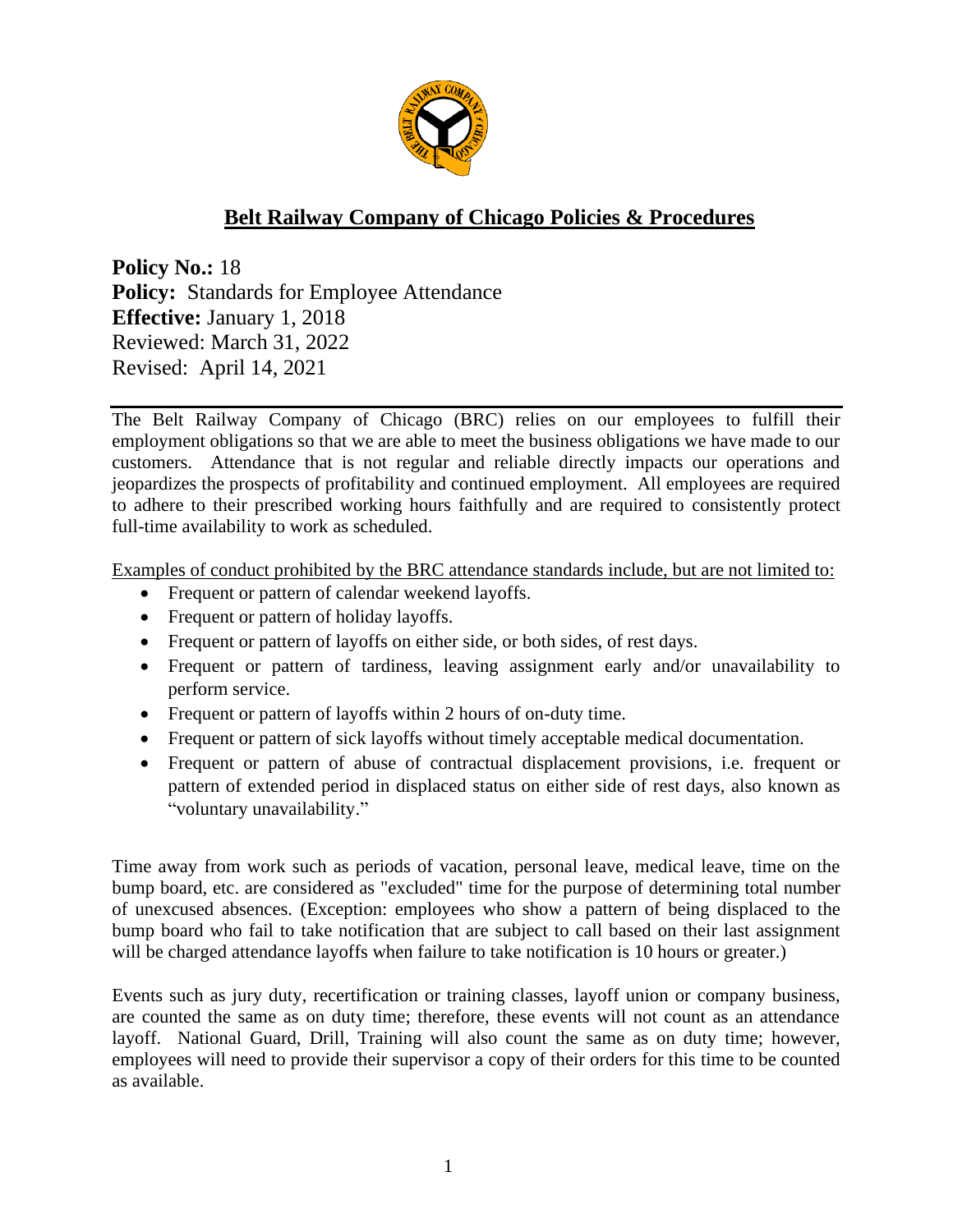BRC recognizes that its employees may be subject to one of several bereavement leave provisions in their respective Collective Bargaining Agreements. In order to clarify procedures in connection with a request for bereavement leave, the following procedures apply:

- Initial Call Employees are to follow their applicable call-in procedures as per their departmental notice(s). Upon calling in, employees must identify the nature of family relationship during this call to validate that the appropriate family relationship exists to support bereavement leave under the employee's applicable Collective Bargaining Agreement.
- Acceptable Documentation BRC will accept an obituary, funeral program, or death certificate as valid proof of death of a qualified family member.
- Timeline to Provide Documentation Employees must submit one of the items of Acceptable Documentation to their department management within 10 days of return from bereavement leave.
- Employees who fail to submit Acceptable Documentation within the required 10 days of return to work will have the bereavement days converted to unexcused sick days. In addition, any pay that an employee may have received for bereavement leave that was not followed by Acceptable Documentation will be converted to unpaid days, and any overpayment will be deducted from the employee's next paycheck.

BRC management will review employee attendance on a regular basis. When, in the assessment of management, attendance is being misused by an employee *(more than two (2) unexcused absences in a calendar quarter),* management will initially issue an "Attendance Advisory Letter" stating to the employee that there exists an attendance problem, and issuing instruction to refrain from further attendance problems. BRC recognizes that situations and circumstances may impact attendance and management will use reasonableness in addressing these issues. If an employee fails to comply with the requirements of this Policy following the initial Attendance Advisory Letter, any subsequent violations in the following eighteen (18) months will be subject to the formal disciplinary process. BRC also reserves the right to investigate alleged excessive violations of this Policy (*more than five (5) unexcused absences in a calendar quarter*) prior to end-of-quarter management review.

Repeated unavailability to protect full-time employment is considered unacceptable unless the employee provides timely medical documentation with an original statement signed by a medical practitioner that confirms the employee was unable to work the entire specified period or period(s) of absence, the reason(s) for the absences, and expected frequency of absences, if any, in the future. A telephone number of the medical care provider must also be included so that the period of absence can be verified. It is the employee's responsibility to proactively provide BRC management with any medical documentation within fifteen (15) days of the unauthorized day off if the employee desires the day off to be considered for excusal. The stated period during which to provide documentation shall not exceed fifteen (15) calendar days. BRC reserves the right to disregard repeatedly incomplete or unsatisfactory documentation.

Employees found in violation of falsifying his or her reason(s) for absence may be subject to discipline, up to and including dismissal. Employees who repeatedly disregard instructions to furnish medical documentation to the BRC will be considered to be failing to comply with instructions, and may be subject to formal discipline, up to and including dismissal, for same.